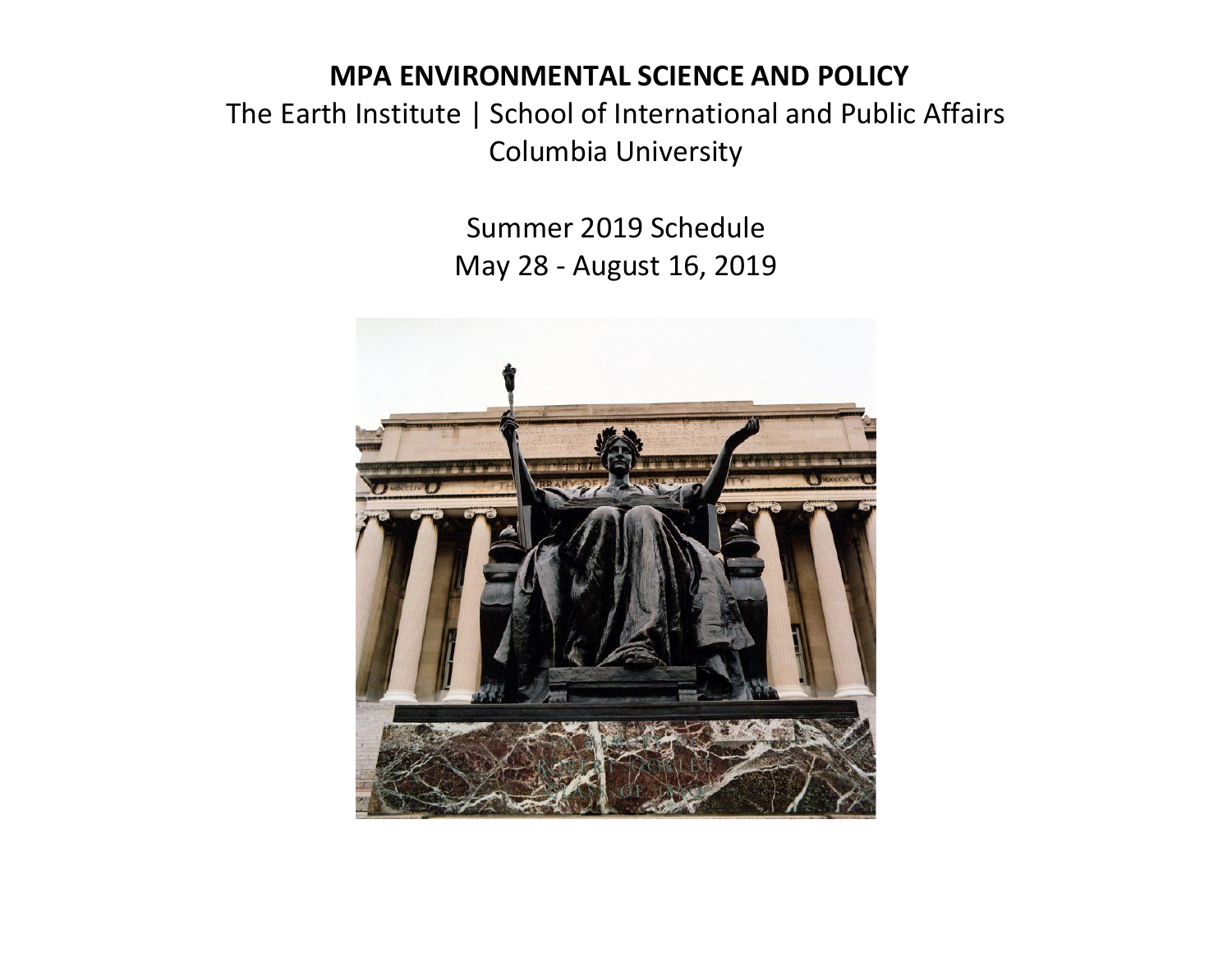| WEEK <sub>1</sub>              | Monday May 27        |                         | Tuesday May 28                                                                                                                                                                                                                          | Wednesday May 29                                                                                                                                                      | Thursday May 30                                                                           | Friday May 31                                                                                              |
|--------------------------------|----------------------|-------------------------|-----------------------------------------------------------------------------------------------------------------------------------------------------------------------------------------------------------------------------------------|-----------------------------------------------------------------------------------------------------------------------------------------------------------------------|-------------------------------------------------------------------------------------------|------------------------------------------------------------------------------------------------------------|
| 9:00-9:30am<br>$9:30-10am$     |                      |                         | <b>Welcome to SIPA &amp; EI</b><br>Speaker: Steve Cohen,<br>Director, MPA in<br><b>Environmental Science and</b><br>Policy<br>Time: 9:00-9:30am<br><b>Faculty Introductions &amp;</b><br><b>Peer Interviews</b><br>Time: 9:30am-10:00am | Course: Workshop in<br><b>Applied Earth Systems</b><br>Management I U9229<br>Instructors: Steven Cohen,<br>Howard Apsan, Matthew<br>Palmer, Bob Cook, Louise<br>Rosen | <b>Course: Environmental</b><br>Chemistry U6220<br>Instructor: Benjamin<br><b>Bostick</b> | <b>Course: Principles of Ecology</b><br>U6111<br><b>Instructor: Matthew Palmer</b><br><b>Room: 411 IAB</b> |
| 10:00-10:15am                  |                      |                         | BREAK: 10:00-10:15am                                                                                                                                                                                                                    | <b>Room: 407 IAB</b>                                                                                                                                                  | <b>Room: 413 IAB</b><br>Time: 9:00am-12:00pm                                              | Time: 9:00am-12:00pm                                                                                       |
| 10:30-11:00am<br>11:00-11:30am |                      |                         | <b>Student Introductions</b><br>Time: 10:15-11:30am                                                                                                                                                                                     | Time: 9:00-10:50am                                                                                                                                                    |                                                                                           |                                                                                                            |
| 11:00am-12:00pm                |                      |                         | BREAK: 11:30-11:45am                                                                                                                                                                                                                    | <b>SIPA IT Training</b>                                                                                                                                               |                                                                                           |                                                                                                            |
| 12:00-12:30pm                  |                      |                         | <b>Purpose of MPA-ESP Program</b><br>Speaker: Steve Cohen<br>Time: 11:45am-12:30pm                                                                                                                                                      | <b>LAB Group A</b><br><b>Room: 510A</b><br>Time: 11:00-11:45am                                                                                                        |                                                                                           |                                                                                                            |
|                                |                      |                         | <b>Alumni Panel</b><br>Time: 12:30-1:00pm                                                                                                                                                                                               | <b>SIPA IT Training</b><br><b>LAB Group B</b>                                                                                                                         |                                                                                           |                                                                                                            |
| 12:30-1:00pm                   | <b>Memorial Day!</b> | <b>ORIENTATION DAY!</b> | <b>LUNCH</b><br>Time: 1:00-1:30pm                                                                                                                                                                                                       | <b>Room: 510A</b><br>Time: 12:00-12:45am                                                                                                                              |                                                                                           |                                                                                                            |
| 1:00-1:30pm                    |                      |                         | <b>Liaisons Panel</b><br>Time: 1:30-2:00pm                                                                                                                                                                                              | Course: Earth Systems and                                                                                                                                             | <b>Course: Environmental</b>                                                              | <b>Course: Principles of Ecology</b><br>LAB A                                                              |
| 1:30-2:00pm                    |                      |                         | <b>Student Life Health &amp;</b><br>Wellness                                                                                                                                                                                            | <b>Environmental Policy U6241</b><br>Instructor: Sara Tjossem                                                                                                         | Chemistry LAB A                                                                           | Room: 411 IAB and 510A IAB<br>Time: 1:00-3:30pm                                                            |
| 2:00-2:30pm                    |                      |                         | Time: 2:00-2:30pm<br>BREAK: 2:30-2:45pm                                                                                                                                                                                                 | <b>Room: 411 IAB</b>                                                                                                                                                  | <b>Room: 413 IAB</b>                                                                      | <b>Optional for LAB B:</b>                                                                                 |
| 2:30-3:00pm                    |                      |                         | <b>Code of Conduct</b><br>Time: 2:45-3:00pm                                                                                                                                                                                             | Time: 1:00-3:00 pm                                                                                                                                                    | Time: 1:00-3:30pm                                                                         | U6246 Analytics/Math Review<br><b>Room: 410 IAB</b>                                                        |
| 3:00-3:30pm                    |                      |                         | <b>SIPA Financial Aid</b>                                                                                                                                                                                                               |                                                                                                                                                                       |                                                                                           | Time: 1:00-3:30pm                                                                                          |
| 3:30-4:00pm                    |                      |                         | Time: 3:00-3:30pm<br><b>Office of Career Services</b><br>Time: 3:30-4:00pm                                                                                                                                                              |                                                                                                                                                                       | <b>Course: Environmental</b>                                                              | <b>Course: Principles of Ecology</b>                                                                       |
| 4:00-4:30pm                    |                      |                         | BREAK: 4:00-4:25pm                                                                                                                                                                                                                      | <b>Workshop Individual Team</b>                                                                                                                                       | Chemistry                                                                                 | LAB <sub>B</sub><br>Room: 411 IAB and 510A IAB                                                             |
| 4:30-5:00pm                    |                      |                         | <b>Program Information &amp;</b><br><b>Student Resources</b><br>Time: 4:25-4:50pm                                                                                                                                                       | <b>Meetings</b><br>Apsan 418 IAB<br>Cohen 402 IAB                                                                                                                     | LAB <sub>B</sub><br><b>Room: 413 IAB</b>                                                  | <b>Time:</b> $3:30-6:00 \text{pm}$<br><b>Optional for LAB A:</b>                                           |
| 5:00-5:30pm                    |                      |                         | <b>Next Steps</b><br>Time: 4:50-5:00pm                                                                                                                                                                                                  | Cook 324 IAB<br>Palmer 501 IAB                                                                                                                                        | Time: 3:30-6:00pm                                                                         | U6246 Analytics/Math Review<br><b>Room: 410 IAB</b>                                                        |
| 5:30-6:00pm                    |                      |                         | Reception<br>Time: 5:00-6:00pm                                                                                                                                                                                                          | Rosen 402B IAB<br>Time: 4:10-6:00pm                                                                                                                                   |                                                                                           | Time: 3:30-6:00pm                                                                                          |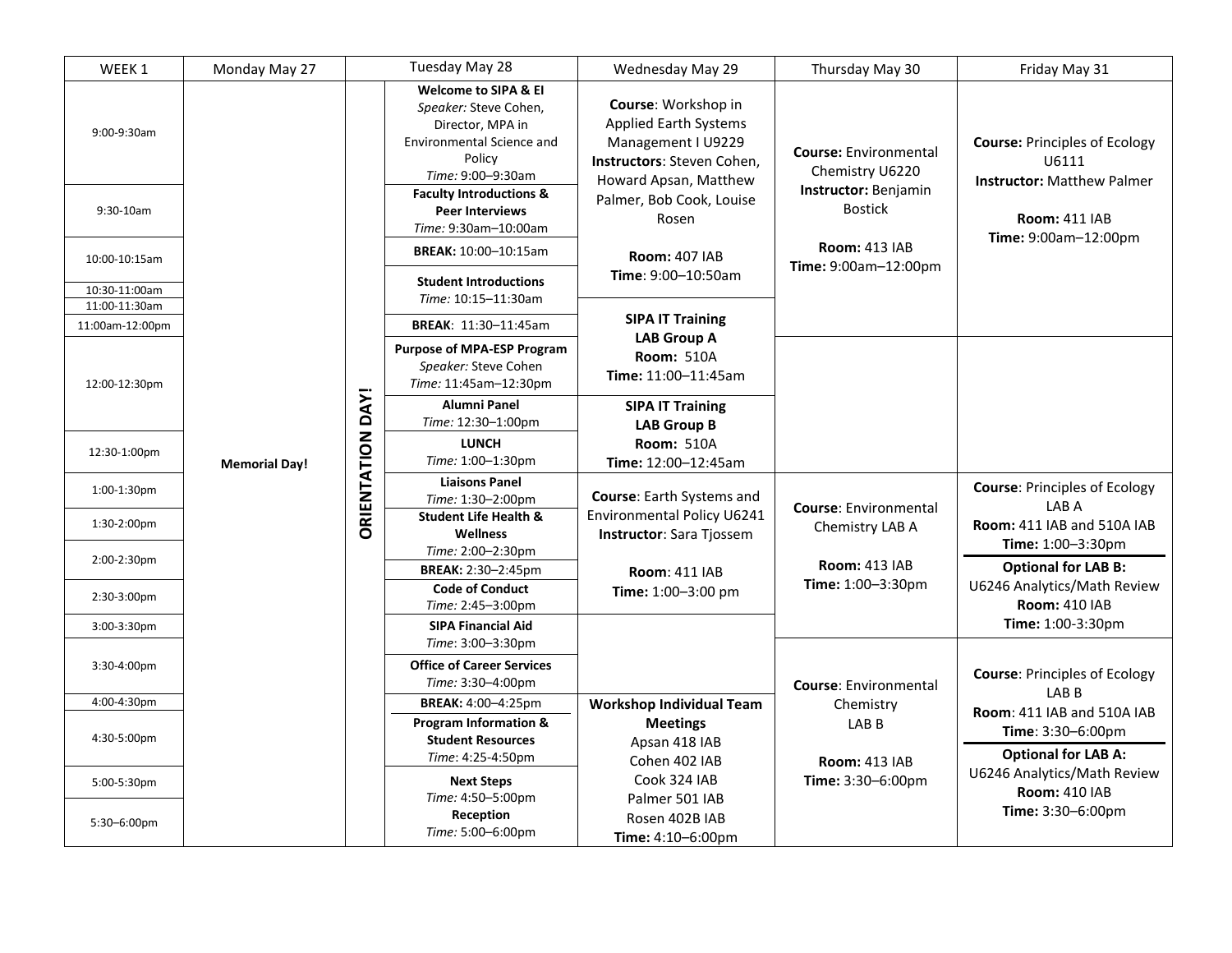| WEEK <sub>2</sub> | Monday June 3                                                                                                                            | Tuesday June 4                                                                                                          | Wednesday June 5                                                                                         | Thursday June 6                                                                                                                 | Friday June 7                                                                                                                      |
|-------------------|------------------------------------------------------------------------------------------------------------------------------------------|-------------------------------------------------------------------------------------------------------------------------|----------------------------------------------------------------------------------------------------------|---------------------------------------------------------------------------------------------------------------------------------|------------------------------------------------------------------------------------------------------------------------------------|
| 9am-9:30am        |                                                                                                                                          |                                                                                                                         | Course: Workshop in Applied                                                                              |                                                                                                                                 |                                                                                                                                    |
| 9:30am-10am       |                                                                                                                                          |                                                                                                                         | Earth Systems Management<br>U9229                                                                        |                                                                                                                                 |                                                                                                                                    |
|                   |                                                                                                                                          |                                                                                                                         | <b>General Meeting Room: 407 IAB</b>                                                                     |                                                                                                                                 |                                                                                                                                    |
| 10am-10:30am      |                                                                                                                                          |                                                                                                                         | <b>Team Meetings:</b>                                                                                    |                                                                                                                                 |                                                                                                                                    |
| 10:30am-11am      | <b>Course: Analytics for</b><br><b>Environmental Science</b><br>U6246<br>Section: Math Group A                                           | <b>Course: Climatology</b><br>U6115<br><b>Instructor: Park Williams</b><br><b>Room: 403 IAB</b><br>Time: 9:00am-12:00pm | Apsan 418 IAB<br>Cohen 402 IAB<br>Cook 324 IAB<br>Palmer 501 IAB<br>Rosen 402B IAB<br>Time: 9:00-10:50am | <b>Course: Environmental</b><br>Chemistry U6220<br>Instructor: Benjamin Bostick<br><b>Room: 413 IAB</b><br>Time: 9:00am-12:00pm | <b>Course: Principles of Ecology</b><br>U6111<br><b>Instructor: Matthew Palmer</b><br><b>Room: 411 IAB</b><br>Time: 9:00am-12:00pm |
| 11am-11:30am      |                                                                                                                                          |                                                                                                                         |                                                                                                          |                                                                                                                                 |                                                                                                                                    |
| 11:30am-12pm      | <b>Room: 403 IAB</b><br>Time: 10:00am-1:00pm                                                                                             |                                                                                                                         | <b>Office of Career Services</b><br>Workshop<br><b>Room: 411 IAB</b><br>Time: 11:00am-12:30 pm           |                                                                                                                                 |                                                                                                                                    |
| 12pm-12:30pm      |                                                                                                                                          |                                                                                                                         |                                                                                                          |                                                                                                                                 |                                                                                                                                    |
| 12:30pm-1pm       |                                                                                                                                          |                                                                                                                         |                                                                                                          |                                                                                                                                 |                                                                                                                                    |
| 1pm-1:30pm        |                                                                                                                                          |                                                                                                                         | Course: Earth Systems and                                                                                |                                                                                                                                 |                                                                                                                                    |
| $1:30pm-2pm$      |                                                                                                                                          | <b>Course: Climatology</b><br>LAB A                                                                                     | Environmental Policy U6241<br><b>Instructor:</b> Sara Tjossem                                            | <b>Course: Environmental</b><br>Chemistry LAB A                                                                                 | <b>Course: Principles of Ecology</b><br>LAB A                                                                                      |
| 2pm-2:30pm        | <b>Course: Analytics for</b>                                                                                                             |                                                                                                                         | <b>Room: 411 IAB</b>                                                                                     |                                                                                                                                 | <b>Room: 411 IAB and 510A IAB</b>                                                                                                  |
| $2:30pm-3pm$      | <b>Environmental Science</b><br>U6246                                                                                                    | <b>Room: 403 IAB</b><br>TA Room: 510A IAB                                                                               | Time: 1:00-3:00 pm                                                                                       | <b>Room: 413 IAB and 510A IAB</b><br>Time: 1:00-3:30pm                                                                          | Time: 1:00-3:30pm                                                                                                                  |
| 3pm-3:30pm        | Section: Math Group B<br><b>Room: 403 IAB</b><br>Time: 1:30-4:30pm                                                                       | Time: 1:00-3:30pm                                                                                                       |                                                                                                          |                                                                                                                                 |                                                                                                                                    |
| $3:30$ pm-4pm     |                                                                                                                                          |                                                                                                                         |                                                                                                          |                                                                                                                                 |                                                                                                                                    |
| 4pm-4:30pm        |                                                                                                                                          |                                                                                                                         |                                                                                                          |                                                                                                                                 |                                                                                                                                    |
| 4:30pm-5pm        |                                                                                                                                          |                                                                                                                         | <b>Workshop Individual Team</b>                                                                          |                                                                                                                                 |                                                                                                                                    |
| 5pm-5:30pm        | <b>Library Information Session</b><br>Peer Review &<br><b>Substantiated Sources</b><br>Presenter: Sophie Leveque<br><b>Room: 403 IAB</b> | <b>Course: Climatology</b><br>LAB <sub>B</sub><br><b>Room: 403 IAB</b><br>TA Room: 510A IAB                             | <b>Meetings</b><br>Apsan 418 IAB<br>Cohen 402 IAB<br>Cook 324 IAB                                        | <b>Course: Environmental</b><br>Chemistry LAB B<br><b>Room: 413 IAB and 510A IAB</b><br>Time: 3:30-6:00pm                       | <b>Course: Principles of Ecology</b><br>LAB <sub>B</sub><br>Room: 411 IAB and 510A IAB                                             |
| 5:30pm-6pm        | Time: 4:45-6:15pm                                                                                                                        | Time: 3:30-6:00pm                                                                                                       | Palmer 501 IAB<br>Rosen 402B IAB<br>Time: 4:10-6:00pm                                                    |                                                                                                                                 | Time: 3:30-6:00pm                                                                                                                  |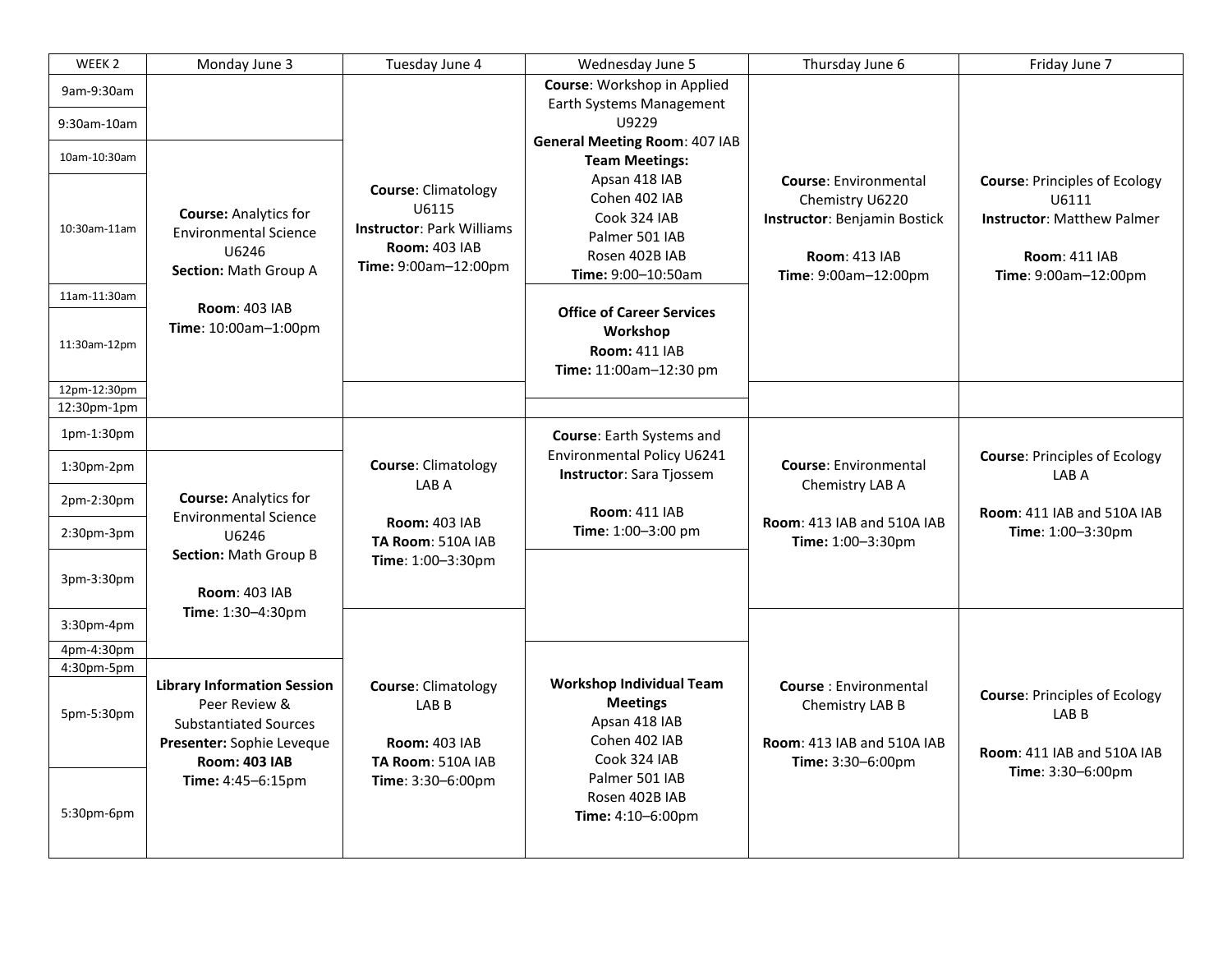| WEEK 3                                                                    | Monday June 10                                                                                                         | Tuesday June 11                                                                                                         | Wednesday June 12                                                                                                                                                                                                                             | Thursday June 13                                                                                                         | Friday June 14                                                                                                                     |
|---------------------------------------------------------------------------|------------------------------------------------------------------------------------------------------------------------|-------------------------------------------------------------------------------------------------------------------------|-----------------------------------------------------------------------------------------------------------------------------------------------------------------------------------------------------------------------------------------------|--------------------------------------------------------------------------------------------------------------------------|------------------------------------------------------------------------------------------------------------------------------------|
| 8am-9:30am<br>9:30am-<br>10am<br>10am-10:30am<br>10:30am-11am             | <b>Course: Analytics for</b><br><b>Environmental Science</b><br>U6246<br>Section: Math Group A<br><b>Room: 403 IAB</b> | <b>Course: Climatology</b><br>U6115<br><b>Instructor: Park Williams</b><br><b>Room: 403 IAB</b><br>Time: 9:00am-12:00pm | Course: Workshop in Applied<br>Earth Systems Management<br>U9229<br><b>General Meeting Room: 407 IAB</b><br><b>Team Meetings:</b><br>Apsan 418 IAB<br>Cohen 402 IAB<br>Cook 324 IAB<br>Palmer 501 IAB<br>Rosen 402B IAB<br>Time: 9:00-10:50am | Course: Environmental<br>Chemistry U6220<br>Instructor: Benjamin Bostick<br><b>Room: 413 IAB</b><br>Time: 9:00am-12:00pm | <b>Course: Principles of Ecology</b><br>U6111<br><b>Instructor: Matthew Palmer</b><br><b>Room: 411 IAB</b><br>Time: 9:00am-12:00pm |
| 11am-11:30am<br>11:30am-12pm                                              | Time: 10:00am-1:00pm                                                                                                   |                                                                                                                         | <b>Gender-Based Misconduct</b>                                                                                                                                                                                                                |                                                                                                                          |                                                                                                                                    |
| 12pm-12:30pm<br>12:30pm-1pm                                               |                                                                                                                        |                                                                                                                         | <b>Training</b><br><b>Room: 411 IAB</b><br>Time: 11:00am-12:30pm                                                                                                                                                                              |                                                                                                                          |                                                                                                                                    |
| 1pm-1:30pm<br>$1:30pm-2pm$<br>2pm-2:30pm<br>2:30pm-3pm<br>3pm-3:30pm      | <b>Course: Analytics for</b><br><b>Environmental Science</b><br>U6246<br>Section: Math Group B                         | Course: Climatology<br>LAB A<br><b>Room: 403 IAB</b><br>TA Room: 510A IAB<br>Time: 1:00-3:30pm                          | Course: Earth Systems and<br>Environmental Policy U6241<br>Instructor: Sara Tjossem<br><b>Room: 411 IAB</b><br>Time: 1:00-3:00 pm                                                                                                             | <b>Course: Environmental</b><br>Chemistry LAB A<br><b>Room: 413 IAB and 510A IAB</b><br>Time: 1:00-3:30pm                | <b>Course: Principles of Ecology</b><br>LAB A<br>Room: 411 IAB and 510A IAB<br>Time: 1:00-3:30pm                                   |
| 3:30pm-4pm<br>4pm-4:30pm<br>4:30pm-5pm<br>5pm-5:30pm<br>5:30pm-<br>6:30pm | <b>Room: 403 IAB</b><br>Time: 1:30-4:30pm                                                                              | <b>Course: Climatology</b><br>LAB <sub>B</sub><br><b>Room: 403 IAB</b><br>TA Room: 510A IAB<br>Time: 3:30-6:00pm        | <b>Workshop Individual Team</b><br><b>Meetings</b><br>Apsan 418 IAB<br>Cohen 402 IAB<br>Cook 324 IAB<br>Palmer 501 IAB<br>Rosen 402B IAB<br>Time: 4:10-6:00pm                                                                                 | <b>Course: Environmental</b><br>Chemistry LAB B<br><b>Room: 413 IAB and 510A IAB</b><br>Time: 3:30-6:00pm                | <b>Course: Principles of Ecology</b><br>LAB <sub>B</sub><br>Room: 411 IAB and 510A IAB<br>Time: 3:30-6:00pm                        |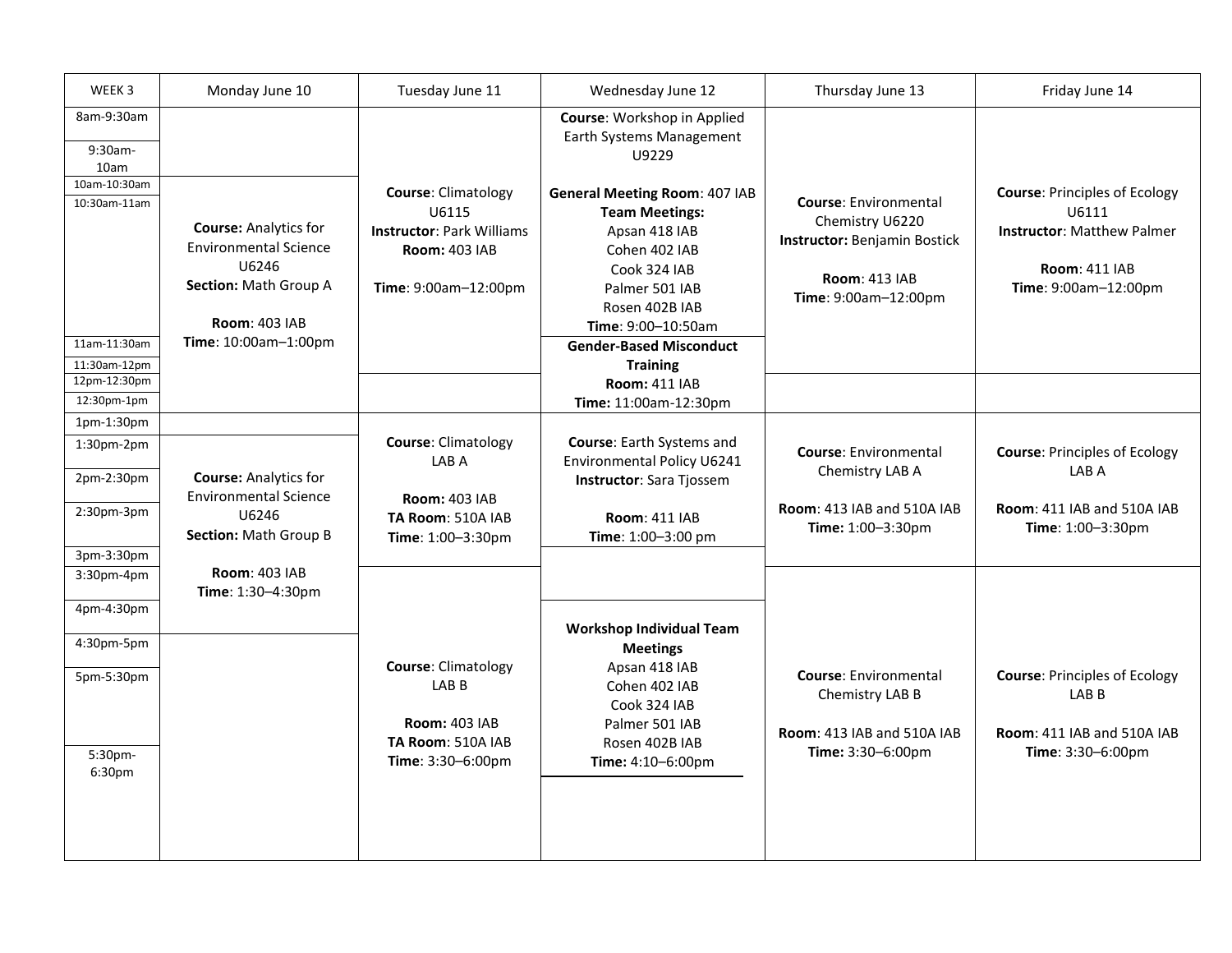| WEEK4                                                                          | Monday June 17                                                                                                                                              | Tuesday June 18                                                                                                         | Wednesday June 19                                                                                                                                                                                                                                                                                                    | Thursday June 20                                                                                                                | Friday June 21                                                                                                                             |
|--------------------------------------------------------------------------------|-------------------------------------------------------------------------------------------------------------------------------------------------------------|-------------------------------------------------------------------------------------------------------------------------|----------------------------------------------------------------------------------------------------------------------------------------------------------------------------------------------------------------------------------------------------------------------------------------------------------------------|---------------------------------------------------------------------------------------------------------------------------------|--------------------------------------------------------------------------------------------------------------------------------------------|
| 8am-9:30am<br>9am-9:30am<br>$9:30am -$<br>10am<br>10am-10:30am<br>10:30am-11am | <b>Course: Analytics for</b><br><b>Environmental Science</b><br>U6246<br>Section: Math Group A                                                              | <b>Course: Climatology</b><br>U6115<br><b>Instructor: Park Williams</b><br><b>Room: 403 IAB</b><br>Time: 9:00am-12:00pm | Course: Workshop in Applied<br>Earth Systems Management<br>U9229<br><b>General Meeting Room: 407 IAB</b><br><b>Team Meetings:</b><br>Apsan 418 IAB<br>Cohen 402 IAB<br>Cook 324 IAB<br>Palmer 501 IAB<br>Rosen 402B IAB<br>Time: 9:00-10:50am<br><b>Earth Institute's Professional</b><br><b>Development Program</b> | <b>Course: Environmental</b><br>Chemistry U6220<br>Instructor: Benjamin Bostick<br><b>Room: 413 IAB</b><br>Time: 9:00am-12:00pm | <b>Course: Principles of Ecology</b><br>U6111<br><b>Instructor: Matthew Palmer</b><br><b>Room: 411 IAB</b><br>Time: 9:00am-12:00pm         |
| 11am-11:30am<br>11:30am-12pm<br>12pm-12:30pm                                   | <b>Room: IAB 403</b><br>Time: 10:00am-1:00pm                                                                                                                |                                                                                                                         | <b>Room: 411 IAB</b><br>Time: 11:00am - 12:00pm                                                                                                                                                                                                                                                                      |                                                                                                                                 |                                                                                                                                            |
| 12:30pm-1pm<br>1pm-1:30pm<br>1:30pm-2pm<br>2pm-2:30pm                          | <b>Course: Analytics for</b><br><b>Environmental Science</b><br>U6246                                                                                       | <b>Course: Climatology</b><br>LAB A<br><b>Room: 403 IAB</b><br>TA Room: 510A IAB                                        | Course: Earth Systems and<br>Environmental Policy U6241<br>Instructor: Sara Tjossem<br><b>Room: 411 IAB</b>                                                                                                                                                                                                          | <b>Course: Environmental</b><br>Chemistry LAB A<br>Room: 413 IAB and 510A IAB                                                   | <b>Course: Principles of Ecology</b><br>LAB A<br><b>Room: 411 IAB and 510A IAB</b><br>Time: 1:00-3:30pm<br>FINAL: Analytics for Envi. Sci. |
| 2:30pm-3pm                                                                     | Section: Math Group B<br><b>Room: IAB 403</b>                                                                                                               | Time: 1:00-3:30pm                                                                                                       | Time: 1:00-3:00 pm                                                                                                                                                                                                                                                                                                   | Time: 1:00-3:30pm                                                                                                               | <b>LAB B ONLY</b><br>Room: 403; Time: 2:00-3:30pm                                                                                          |
| 3pm-3:30pm<br>3:30pm-4pm<br>4pm-4:30pm<br>4:30pm-5pm                           | Time: 1:30-4:30pm                                                                                                                                           | <b>Course: Climatology</b><br>LAB B<br><b>Room: 403 IAB</b>                                                             | <b>Staten Island Yankees Trip</b><br>S.I. Yankees vs. Connecticut Tigers<br>Departure Time from 116th &<br>Broadway 1 Train: 5:00pm                                                                                                                                                                                  | <b>Course:</b> Environmental<br>Chemistry LAB B<br>Room: 413 IAB and 510A IAB                                                   | <b>Course: Principles of Ecology</b><br>LAB <sub>B</sub><br><b>Room: 411 IAB and 510A IAB</b><br>Time: 3:30-6:00pm                         |
| 5pm-5:30pm<br>5:30pm-6 pm                                                      | <b>Library Information Session</b><br>Zotero & Citations<br>Presenter: Sophie Leveque<br><b>Room: IAB 403</b><br>Time: 4:45-5:45pm<br>*PLEASE BRING LAPTOPS | TA Room: 510A IAB<br>Time: 3:30-6:00pm                                                                                  | (Program/Liaisons lead)<br>Gates open @ 6:00pm                                                                                                                                                                                                                                                                       | Time: 3:30-6:00pm                                                                                                               | FINAL: Analytics for Envi. Sci.<br><b>LAB A ONLY</b><br>Room: 403; Time: 3:30-5:00pm                                                       |
|                                                                                | FOR THIS LIBRARY SESSION*                                                                                                                                   |                                                                                                                         |                                                                                                                                                                                                                                                                                                                      |                                                                                                                                 |                                                                                                                                            |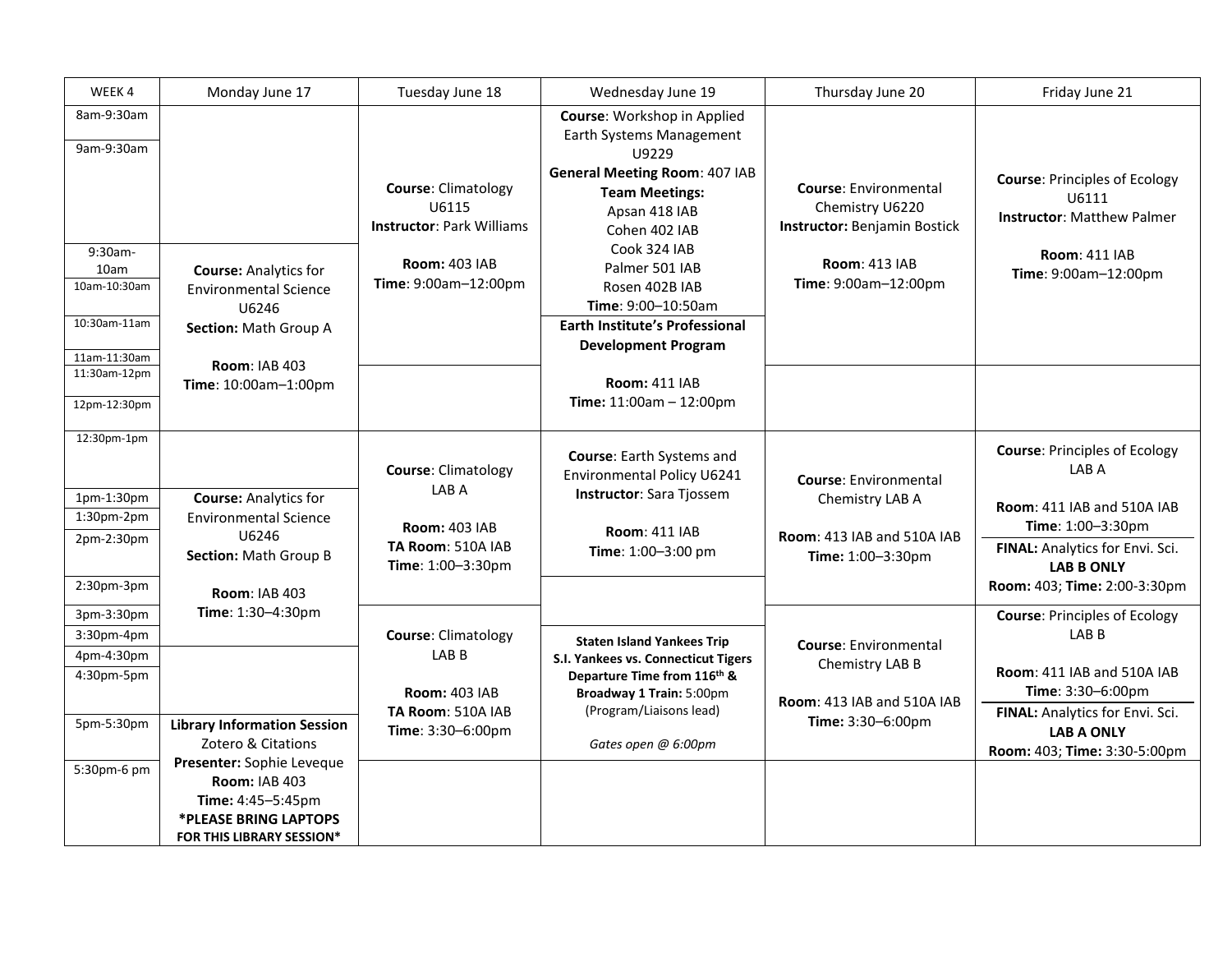| WEEK <sub>5</sub>           | Monday June 24                                                                                      | Tuesday June 25                                                                           | Wednesday June 26                                                                      | Thursday June 27                                                                    | Friday June 28                                                                    |
|-----------------------------|-----------------------------------------------------------------------------------------------------|-------------------------------------------------------------------------------------------|----------------------------------------------------------------------------------------|-------------------------------------------------------------------------------------|-----------------------------------------------------------------------------------|
| 9am-9:30am<br>9:30am-10am   |                                                                                                     |                                                                                           | Course: Workshop in Applied<br>Earth Systems Management<br>U9229                       |                                                                                     |                                                                                   |
| 10am-10:30am                |                                                                                                     | Course: Climatology                                                                       | <b>MIDTERM BRIEFINGS</b>                                                               | <b>Course: Environmental</b><br>Chemistry U6220                                     | <b>Course: Principles of Ecology</b><br>U6111                                     |
| 10:30am-11am                | <b>LAMONT FIELD TRIP</b>                                                                            | U6115<br><b>Instructor: Park Williams</b><br><b>Room: 403 IAB</b><br>Time: 9:00am-12:00pm | Location: Kellogg Center, 1501<br><b>IAB</b><br>Time: 9:00-11:00am                     | <b>Instructor: Benjamin Bostick</b><br><b>Room: 413 IAB</b><br>Time: 9:00am-12:00pm | <b>Instructor: Matthew Palmer</b><br><b>Room: 411 IAB</b><br>Time: 9:00am-12:00pm |
| 11am-11:30am                |                                                                                                     |                                                                                           |                                                                                        |                                                                                     |                                                                                   |
| 11:30am-12pm                | <b>LAMONT-DOHERTY EARTH</b><br><b>OBSERVATORY</b>                                                   |                                                                                           |                                                                                        |                                                                                     |                                                                                   |
| 12pm-12:30pm<br>12:30pm-1pm | <b>DAY TRIP</b>                                                                                     |                                                                                           |                                                                                        |                                                                                     |                                                                                   |
| 1pm-1:30pm                  | Pick-up 1: Meet Bus                                                                                 |                                                                                           | Course: Earth Systems and                                                              |                                                                                     |                                                                                   |
| 1:30pm-2pm                  | underneath 118 <sup>th</sup> and                                                                    |                                                                                           | Environmental Policy U6241                                                             |                                                                                     |                                                                                   |
| 2pm-2:30pm                  | Amsterdam at 9am.                                                                                   | <b>Course: Climatology</b>                                                                | <b>Instructor:</b> Sara Tjossem                                                        |                                                                                     | <b>Course: Principles of Ecology</b>                                              |
| 2:30pm-3pm                  | Pick-up 2: Meet Lamont<br>Shuttle Bus at 120th and<br><b>Broadway (Teachers</b><br>College) at 9am. | LAB A<br><b>Room: 403 IAB</b><br>TA Room: 510A IAB                                        | <b>Room: 411 IAB</b><br>Time: 1:00-3:00pm                                              | <b>GOWANUS CANAL</b>                                                                | LAB A<br><b>Room: 411 IAB and 510A IAB</b><br>Time: 1:00-3:30pm                   |
| 3pm-3:30pm                  | Return pick-up scheduled<br>for 3:30pm.                                                             | Time: 1:00-3:30pm                                                                         |                                                                                        | <b>FIELDTRIP</b><br>Time: 12:00-3:00pm<br>(Immediately following                    |                                                                                   |
| 3:30pm-4pm                  |                                                                                                     |                                                                                           |                                                                                        | <b>Environmental Chemistry</b><br>U6220)                                            |                                                                                   |
| 4pm-4:30pm                  |                                                                                                     | <b>Course: Climatology</b><br>LAB <sub>B</sub>                                            | <b>Workshop Individual Team</b><br><b>Meetings</b>                                     |                                                                                     | <b>Course: Principles of Ecology</b>                                              |
| 4:30pm-5pm                  |                                                                                                     |                                                                                           | Apsan 418 IAB                                                                          |                                                                                     | LAB <sub>B</sub>                                                                  |
| 5pm-6pm<br>6pm-7:30pm       |                                                                                                     | <b>Room: 403 IAB</b><br>TA Room: 510A IAB<br>Time: 3:30-6:00pm                            | Cohen 402 IAB<br>Cook 324 IAB<br>Palmer 501 IAB<br>Rosen 402B IAB<br>Time: 4:10-6:00pm |                                                                                     | Room: 411 IAB and 510A IAB<br>Time: 3:30-6:00pm                                   |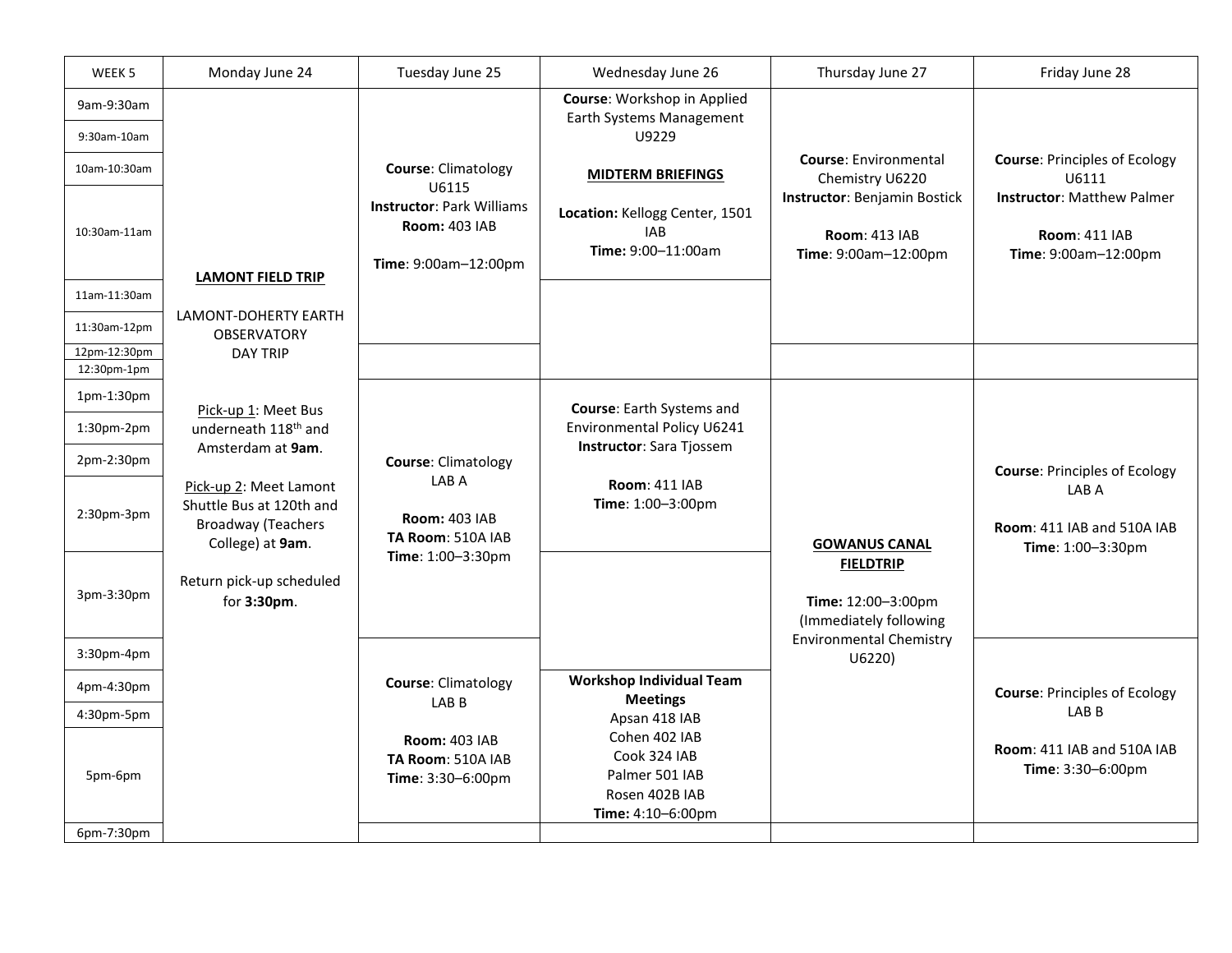| WEEK 6         | Monday July 1                                                                             | Tuesday July 2                                                                   | Wednesday July 3                                                         | Thursday July 4                              | Friday July 5                             |
|----------------|-------------------------------------------------------------------------------------------|----------------------------------------------------------------------------------|--------------------------------------------------------------------------|----------------------------------------------|-------------------------------------------|
| 9am-9:30am     |                                                                                           | <b>Course: Climatology</b>                                                       |                                                                          |                                              |                                           |
| 9:30am-10am    |                                                                                           | U6115                                                                            |                                                                          |                                              |                                           |
| $10:00$ am $-$ |                                                                                           | <b>Instructor: Park Williams</b><br><b>Room: 403 IAB</b><br>Time: 9:00am-12:00pm | NO CLASSES IN OBSERVANCE OF<br>THE JULY 4TH UNIVERSITY<br><b>HOLIDAY</b> | NO CLASSES IN OBSERVANCE                     | NO CLASSES IN OBSERVANCE OF               |
| $11:00$ am     | <b>Course:</b> Environmental<br>Chemistry U6220<br>Instructor: Benjamin<br><b>Bostick</b> | <b>Course: Climatology</b><br>LAB A<br><b>Room: 403 IAB</b>                      |                                                                          | OF THE JULY 4TH UNIVERSITY<br><b>HOLIDAY</b> | THE JULY 4TH UNIVERSITY<br><b>HOLIDAY</b> |
| 10:30am-11am   |                                                                                           | TA Room: 510A IAB                                                                |                                                                          |                                              |                                           |
| 11am-11:30am   | <b>Room: 403 IAB</b>                                                                      | Time: 1:00-3:30pm                                                                |                                                                          |                                              |                                           |
| 11:30am-12pm   | Time: 9:00am-12:00pm                                                                      |                                                                                  |                                                                          |                                              |                                           |
| 12pm-12:30pm   |                                                                                           | <b>Course: Climatology</b>                                                       |                                                                          |                                              |                                           |
| 12:30pm-1pm    | <b>Course: Environmental</b>                                                              | LABB                                                                             |                                                                          |                                              |                                           |
| 1pm-1:30pm     | Chemistry LAB A                                                                           | <b>Room: 403 IAB</b>                                                             |                                                                          |                                              |                                           |
| 1:30pm-2pm     | Room: 403 IAB and 510A                                                                    | TA Room: 510A IAB                                                                |                                                                          |                                              |                                           |
| 2pm-2:30pm     | <b>IAB</b>                                                                                | Time: 3:30-6:00pm                                                                |                                                                          |                                              |                                           |
| 2:30pm-3pm     | Time: 1:00-3:30pm                                                                         |                                                                                  |                                                                          |                                              |                                           |
| 3pm-3:30pm     |                                                                                           |                                                                                  |                                                                          |                                              |                                           |
| 3:30pm-4pm     | <b>Course:</b> Environmental                                                              |                                                                                  |                                                                          |                                              |                                           |
| 4pm-4:30pm     | Chemistry LAB B                                                                           |                                                                                  |                                                                          |                                              |                                           |
| 4:30pm-5pm     | Room: 403 IAB and 510A                                                                    |                                                                                  |                                                                          |                                              |                                           |
| 5pm-5:30pm     | <b>IAB</b>                                                                                |                                                                                  |                                                                          |                                              |                                           |
| 5:30pm-6pm     | Time: 3:30-6:00pm                                                                         |                                                                                  |                                                                          |                                              |                                           |
|                |                                                                                           |                                                                                  |                                                                          |                                              |                                           |
|                |                                                                                           |                                                                                  |                                                                          |                                              |                                           |
|                |                                                                                           |                                                                                  |                                                                          |                                              |                                           |
|                |                                                                                           |                                                                                  |                                                                          |                                              |                                           |
|                |                                                                                           |                                                                                  |                                                                          |                                              |                                           |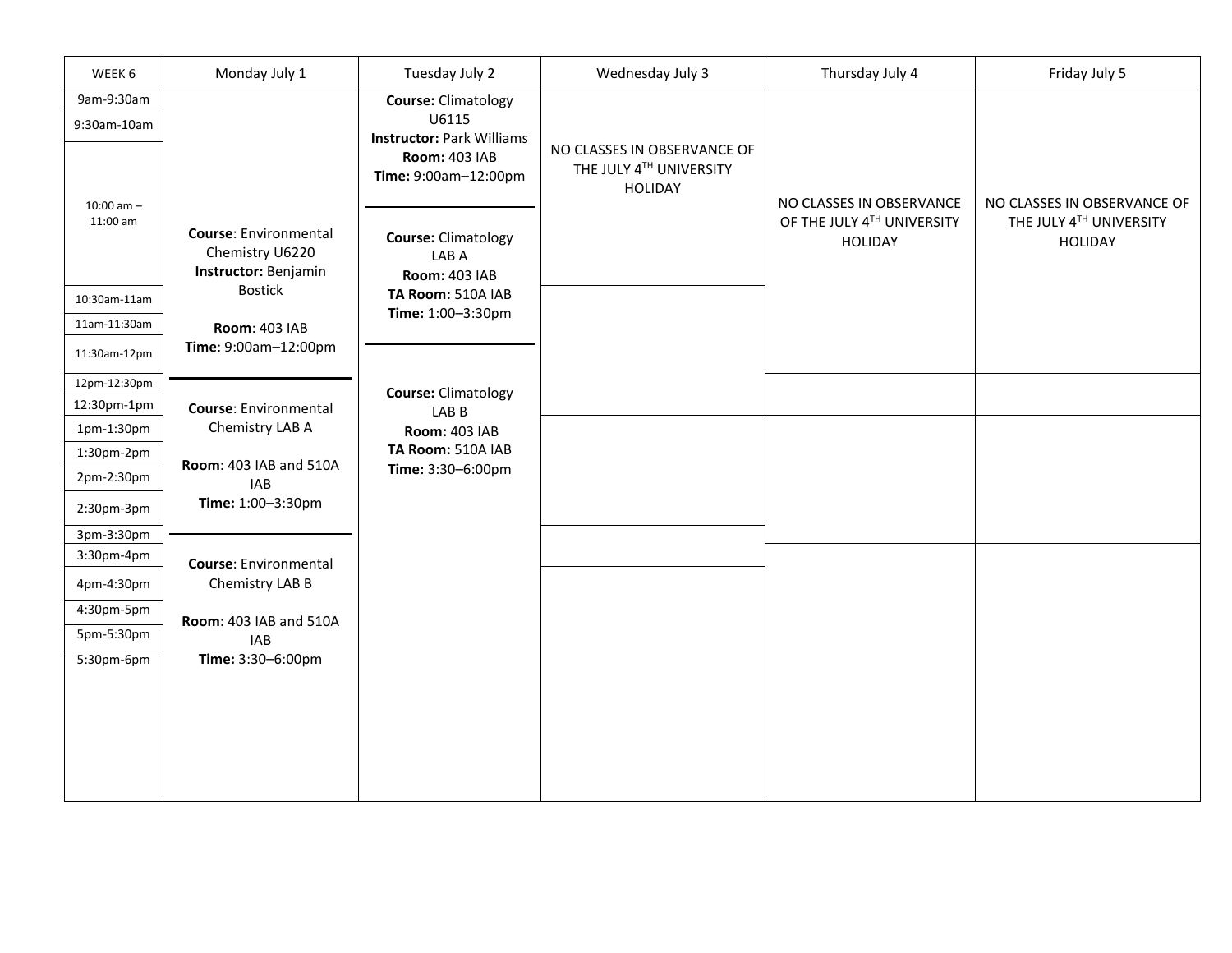| WEEK <sub>7</sub>         | Monday July 8                                                                  | Tuesday July 9                                                                                                          | Wednesday July 10                                                                                        | Thursday July 11                                                                                     | Friday July 12                                                                    |
|---------------------------|--------------------------------------------------------------------------------|-------------------------------------------------------------------------------------------------------------------------|----------------------------------------------------------------------------------------------------------|------------------------------------------------------------------------------------------------------|-----------------------------------------------------------------------------------|
| 9am-9:30am<br>9:30am-10am |                                                                                |                                                                                                                         | Course: Workshop in Applied<br>Earth Systems Management<br>U9229<br><b>General Meeting Room: 407 IAB</b> |                                                                                                      |                                                                                   |
| 10am-10:30am              | <b>Course: Environmental</b>                                                   |                                                                                                                         | <b>Team Meetings:</b>                                                                                    | <b>Course: Risk Assessment and</b>                                                                   | Course: Urban Ecology U6112                                                       |
| 10:30am-11am              | Chemistry U6220<br>Instructor: Benjamin<br><b>Bostick</b><br><b>FINAL EXAM</b> | <b>Course: Climatology</b><br>U6115<br><b>Instructor: Park Williams</b><br><b>Room: 403 IAB</b><br>Time: 9:00am-12:00pm | Apsan 418 IAB<br>Cohen 402 IAB<br>Cook 324 IAB<br>Palmer 501 IAB<br>Rosen 402B IAB<br>Time: 9:00-10:50am | Toxicology U6221<br><b>Instructor: Michael Musso</b><br><b>Room: 413 IAB</b><br>Time: 9:00am-12:00pm | <b>Instructor: Matthew Palmer</b><br><b>Room: 411 IAB</b><br>Time: 9:00am-12:00pm |
| 11am-11:30am              | <b>Room: 403 IAB</b><br>Time: 9:00-11:30am                                     |                                                                                                                         |                                                                                                          |                                                                                                      |                                                                                   |
| 11:30am-12pm              |                                                                                |                                                                                                                         |                                                                                                          |                                                                                                      |                                                                                   |
| 12pm-12:30pm              |                                                                                |                                                                                                                         |                                                                                                          |                                                                                                      |                                                                                   |
| 12:30pm-1pm               |                                                                                |                                                                                                                         |                                                                                                          |                                                                                                      |                                                                                   |
| $1pm-1:30pm$              |                                                                                |                                                                                                                         | Course: Earth Systems and<br>Environmental Policy U6241                                                  |                                                                                                      | <b>Course: Urban Ecology</b>                                                      |
| 1:30pm-2pm                | <b>Career Services Workshop</b>                                                | <b>Course: Climatology</b><br>LAB A                                                                                     | Instructor: Sara Tjossem                                                                                 | <b>Course: Risk Assessment and</b><br><b>Toxicology LAB B</b>                                        | LAB <sub>B</sub><br><b>Instructor: Matthew Palmer</b>                             |
| 2pm-2:30pm                | <b>Room: 403 IAB</b><br>Time: 2:00-4:00pm                                      | <b>Room: 403 IAB</b>                                                                                                    | <b>Room: 411 IAB</b>                                                                                     | <b>Room: 413 IAB and 510A IAB</b>                                                                    | <b>Room: 411 IAB and 510A IAB</b>                                                 |
| $2:30$ pm- $3$ pm         |                                                                                | TA Room: 510A IAB<br>Time: 1:00-3:30pm                                                                                  | Time: 1:00-3:00pm                                                                                        | Time: 1:00-3:30pm                                                                                    | Time: 1:00-3:30pm                                                                 |
| 3pm-3:30pm                |                                                                                |                                                                                                                         |                                                                                                          |                                                                                                      |                                                                                   |
| $3:30$ pm-4pm             |                                                                                |                                                                                                                         |                                                                                                          |                                                                                                      |                                                                                   |
| 4pm-4:30pm                |                                                                                | <b>Course: Climatology</b>                                                                                              | <b>Workshop Individual Team</b>                                                                          | <b>Course: Risk Assessment and</b>                                                                   |                                                                                   |
| 4:30pm-5pm                |                                                                                | LAB <sub>B</sub>                                                                                                        | <b>Meetings</b>                                                                                          | Toxicology                                                                                           | <b>Course: Urban Ecology</b><br>LAB A                                             |
| 5pm-5:30pm                |                                                                                | <b>Room: 403 IAB</b>                                                                                                    | Apsan 418 IAB<br>Cohen 402 IAB                                                                           | LAB A                                                                                                |                                                                                   |
| 5:30pm-6pm                |                                                                                | TA Room: 510A IAB<br>Time: 3:30-6:00pm                                                                                  | Cook 324 IAB<br>Palmer 501 IAB<br>Rosen 402B IAB<br>Time: 4:10-6:00pm                                    | Room: 413 IAB and 510A IAB<br>Time: 3:30-6:00pm                                                      | <b>Room: 411 IAB and 510A IAB</b><br>Time: 3:30-6:00pm                            |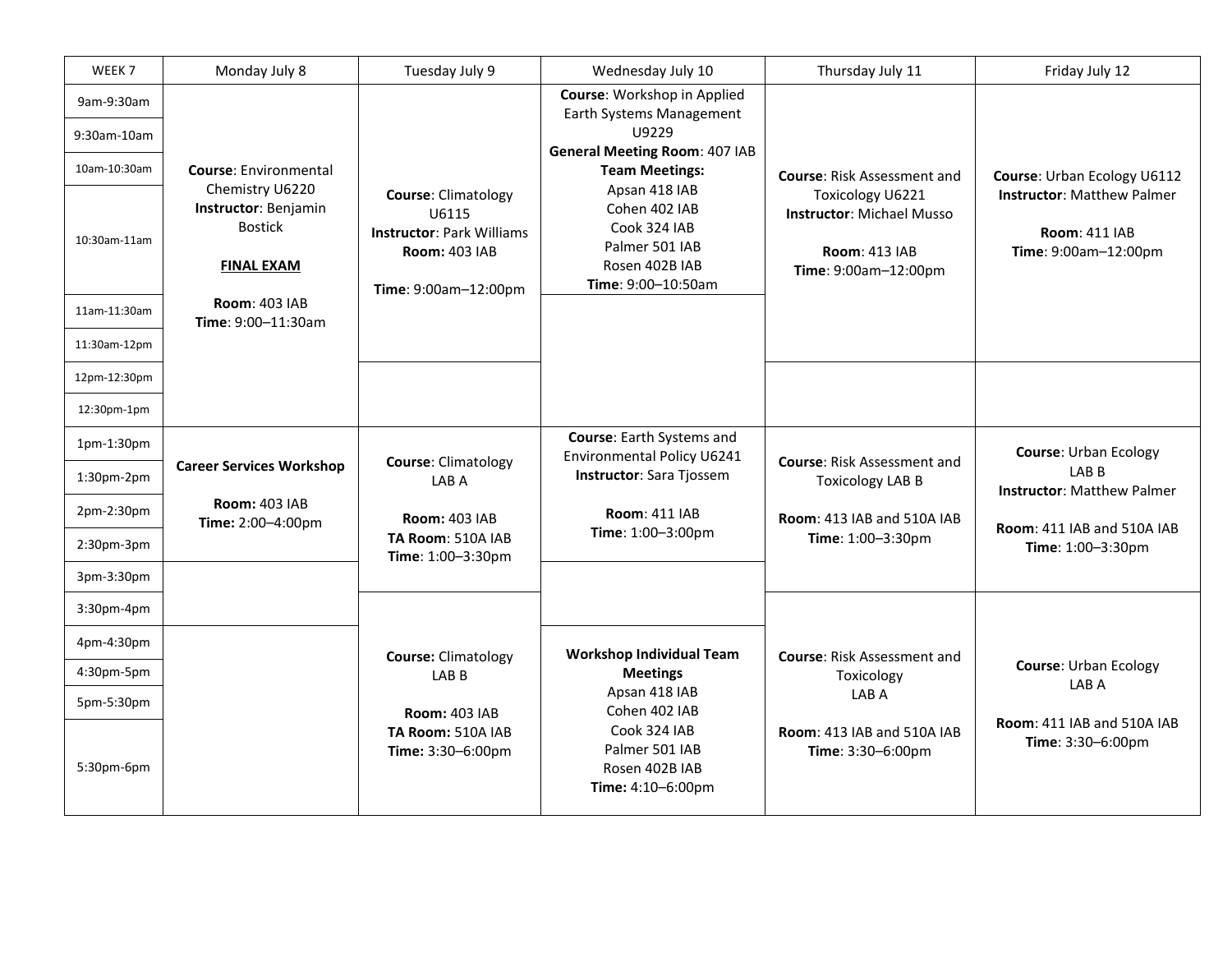| WEEK 8                    | Monday July 15                                                                                     | Tuesday July 16                                                         | Wednesday July 17                                                                                        | Thursday July 18                                                                                     | Friday July 19                                                                    |
|---------------------------|----------------------------------------------------------------------------------------------------|-------------------------------------------------------------------------|----------------------------------------------------------------------------------------------------------|------------------------------------------------------------------------------------------------------|-----------------------------------------------------------------------------------|
| 9am-9:30am<br>9:30am-10am |                                                                                                    |                                                                         | Course: Workshop in Applied<br>Earth Systems Management<br>U9229<br><b>General Meeting Room: 407 IAB</b> |                                                                                                      |                                                                                   |
| 10am-10:30am              | Course: Climatology U6115                                                                          | Course: Hydrology U6116                                                 | <b>Team Meetings:</b>                                                                                    | <b>Course: Risk Assessment and</b>                                                                   | Course: Urban Ecology U6112                                                       |
| 10:30am-11am              | <b>Instructor: Park Williams</b><br><b>FINAL EXAM</b><br><b>LAB A Room: 403</b><br>LAB B Room: 410 | Instructor: Beizhan Yan<br><b>Room: 403 IAB</b><br>Time: 9:00am-12:00pm | Apsan 418 IAB<br>Cohen 402 IAB<br>Cook 324 IAB<br>Palmer 501 IAB<br>Rosen 402B IAB<br>Time: 9:00-10:50am | Toxicology U6221<br><b>Instructor: Michael Musso</b><br><b>Room: 413 IAB</b><br>Time: 9:00am-12:00pm | <b>Instructor: Matthew Palmer</b><br><b>Room: 411 IAB</b><br>Time: 9:00am-12:00pm |
| 11am-11:30am              | Time: 9:00am-12:00pm                                                                               |                                                                         |                                                                                                          |                                                                                                      |                                                                                   |
| 11:30am-12pm              |                                                                                                    |                                                                         |                                                                                                          |                                                                                                      |                                                                                   |
| 12pm-12:30pm              |                                                                                                    |                                                                         |                                                                                                          |                                                                                                      |                                                                                   |
| 12:30pm-1pm               |                                                                                                    |                                                                         |                                                                                                          |                                                                                                      |                                                                                   |
| 1pm-1:30pm                | <b>Office of Career Services</b>                                                                   |                                                                         | Course: Earth Systems and<br>Environmental Policy U6241                                                  |                                                                                                      | <b>Course: Urban Ecology</b>                                                      |
| 1:30pm-2pm                | Workshop                                                                                           | Course: Hydrology<br>LAB <sub>B</sub>                                   | Instructor: Sara Tjossem                                                                                 | <b>Course: Risk Assessment and</b><br><b>Toxicology LAB B</b>                                        | LAB <sub>B</sub><br><b>Instructor: Matthew Palmer</b>                             |
| 2pm-2:30pm                | <b>Room: 403 IAB</b>                                                                               | Room: 403 IAB and                                                       | <b>Room: 411IAB</b>                                                                                      | <b>Room: 413 IAB and 510A IAB</b>                                                                    | <b>Room: 411 IAB and 510A IAB</b>                                                 |
| $2:30$ pm- $3$ pm         | Time: 2:00-4:00pm                                                                                  | <b>510A IAB</b><br>Time: 1:00-3:30pm                                    | Time: 1:00pm-3:00pm                                                                                      | Time: 1:00-3:30pm                                                                                    | Time: 1:00-3:30pm                                                                 |
| 3pm-3:30pm                |                                                                                                    |                                                                         |                                                                                                          |                                                                                                      |                                                                                   |
| $3:30$ pm-4pm             |                                                                                                    |                                                                         |                                                                                                          |                                                                                                      |                                                                                   |
| 4pm-4:30pm                |                                                                                                    | Course: Hydrology                                                       | <b>Workshop Individual Team</b>                                                                          | <b>Course: Risk Assessment and</b>                                                                   |                                                                                   |
| 4:30pm-5pm                |                                                                                                    | LAB A                                                                   | <b>Meetings</b>                                                                                          | Toxicology                                                                                           | <b>Course: Urban Ecology</b><br>LAB A                                             |
| 5pm-5:30pm                |                                                                                                    | Room: 403 IAB and                                                       | Apsan 418 IAB<br>Cohen 402 IAB                                                                           | LAB A                                                                                                |                                                                                   |
| 5:30pm-6pm                |                                                                                                    | <b>510A IAB</b><br>Time: 3:30-6:00 pm                                   | Cook 324 IAB<br>Palmer 501 IAB<br>Rosen 402B IAB<br>Time: 4:10-6:00pm                                    | Room: 413 IAB and 510A IAB<br>Time: 3:30-6:00pm                                                      | Room: 411 IAB and 510A IAB<br>Time: 3:30-6:00pm                                   |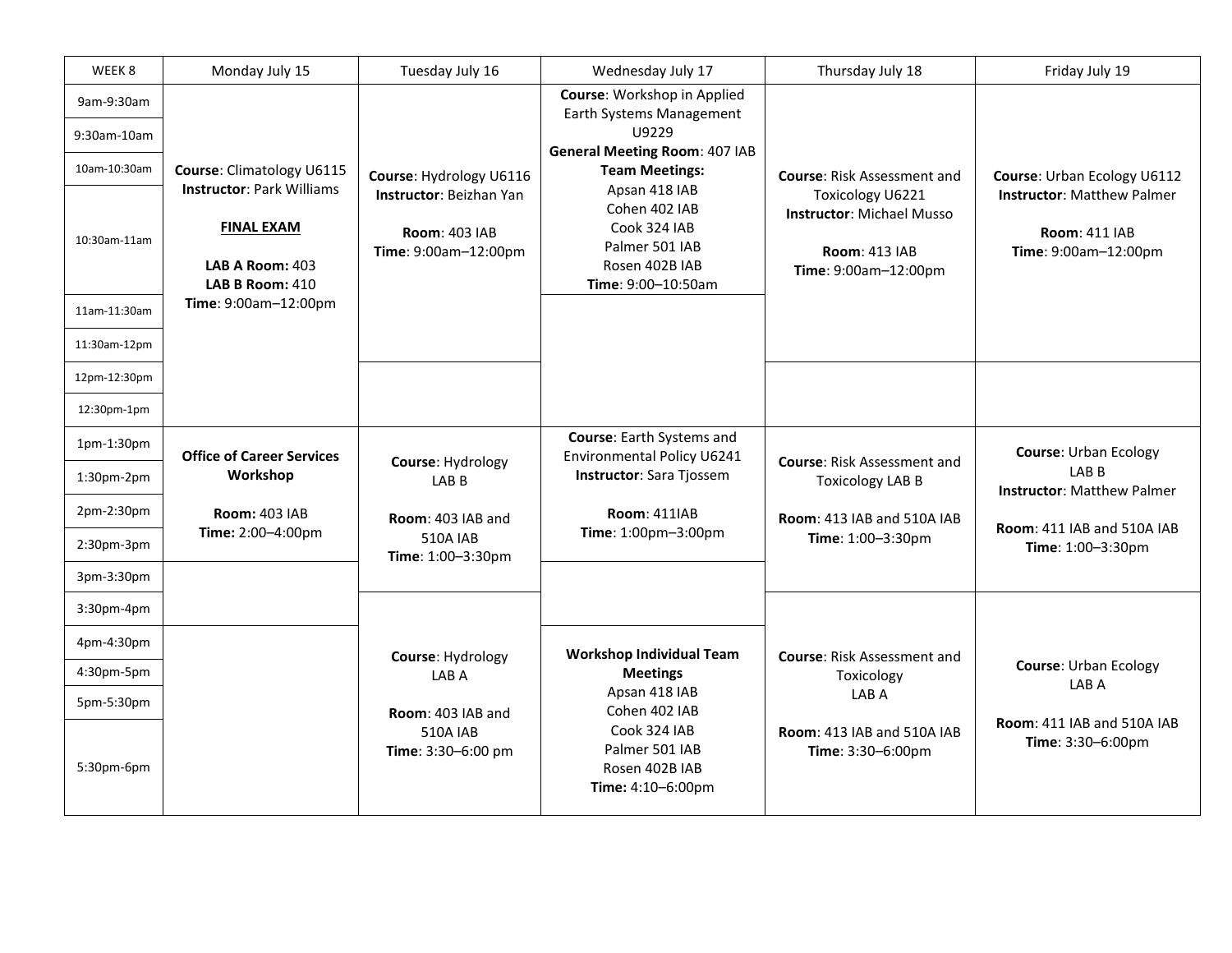| WEEK <sub>9</sub> | Monday, July 22                                                                                                  | Tuesday July 23                                           | Wednesday July 24                                                                                                                 | Thursday July 25                                                                 | Friday July 26                                                   |
|-------------------|------------------------------------------------------------------------------------------------------------------|-----------------------------------------------------------|-----------------------------------------------------------------------------------------------------------------------------------|----------------------------------------------------------------------------------|------------------------------------------------------------------|
| 9am-9:30am        |                                                                                                                  |                                                           | Course: Workshop in Applied<br>Earth Systems Management<br>U9229                                                                  |                                                                                  | Course: Urban Ecology U6112<br><b>Instructor: Matthew Palmer</b> |
| 9:30am-10am       |                                                                                                                  | Course: Hydrology U6116                                   | <b>No General Class Meeting</b><br>Cohen & Rosen Teams: Room<br>409 IAB                                                           |                                                                                  | <b>Room: 411 IAB</b><br>Time: 9:00-9:30am                        |
| 10am-10:30am      |                                                                                                                  | <b>Instructor: Beizhan Yan</b>                            | Apsan, Cook & Palmer Teams:<br>Room 407 IAB                                                                                       | <b>Course: Risk Assessment and</b><br>Toxicology U6221                           |                                                                  |
| 10:30am-11am      | <b>Course: Analytics for</b><br><b>Environmental Science</b><br>U6246<br>Section: GIS Group B (Same<br>as LAB B) | <b>Room: 403 IAB</b><br>Time: 9:00am-12:00pm              | <b>Team Meetings:</b><br>Apsan 418 IAB<br>Cohen 402 IAB<br>Cook 324 IAB<br>Palmer 501 IAB<br>Rosen 402B IAB<br>Time: 9:00-10:50am | <b>Instructor: Michael Musso</b><br><b>Room: 413 IAB</b><br>Time: 9:00am-12:00pm |                                                                  |
| 11am-11:30am      | <b>Instructor: Dara Mendeloff</b>                                                                                |                                                           |                                                                                                                                   |                                                                                  |                                                                  |
| 11:30am-12pm      | Room: 510A IAB                                                                                                   |                                                           |                                                                                                                                   |                                                                                  |                                                                  |
| 12pm-12:30pm      | Time: 10:00am-1:00pm                                                                                             |                                                           |                                                                                                                                   |                                                                                  |                                                                  |
| 12:30pm-1pm       |                                                                                                                  |                                                           |                                                                                                                                   |                                                                                  |                                                                  |
| 1pm-1:30pm        | <b>Course: Analytics for</b>                                                                                     |                                                           | Course: Earth Systems and                                                                                                         |                                                                                  | <b>URBAN ECOLOGY FIELD TRIP</b>                                  |
| 1:30pm-2pm        | <b>Environmental Science</b>                                                                                     | Course: Hydrology                                         | Environmental Policy U6241                                                                                                        | <b>Course: Risk Assessment and</b>                                               | Time: 9:30am-6:00pm                                              |
| 2pm-2:30pm        | U6246                                                                                                            | LAB <sub>B</sub>                                          | Instructor: Sara Tjossem                                                                                                          | <b>Toxicology LAB B</b>                                                          |                                                                  |
| 2:30pm-3pm        | Section: GIS Group A (Same<br>as LAB A)                                                                          | Room: 403 IAB and<br><b>510A IAB</b><br>Time: 1:00-3:30pm | <b>Room: 411 IAB</b><br>Time: 1:00-3:00pm                                                                                         | Room: 413 IAB and 510A IAB<br>Time: 1:00-3:30pm                                  |                                                                  |
| 3pm-3:30pm        | <b>Instructor: Dara Mendeloff</b>                                                                                |                                                           |                                                                                                                                   |                                                                                  |                                                                  |
| 3:30pm-4pm        | Room: 510A IAB<br>Time: 1:30-4:30pm                                                                              |                                                           |                                                                                                                                   |                                                                                  |                                                                  |
| 4pm-4:30pm        |                                                                                                                  | Course: Hydrology<br>LAB A                                | <b>Workshop Individual Team</b><br><b>Meetings</b>                                                                                | <b>Course: Risk Assessment and</b>                                               |                                                                  |
| 4:30pm-5pm        |                                                                                                                  |                                                           | Apsan 418 IAB                                                                                                                     | <b>Toxicology LAB A</b>                                                          |                                                                  |
| 5pm-5:30pm        |                                                                                                                  | Room: 403 IAB and<br><b>510A IAB</b>                      | Cohen 402 IAB<br>Cook 324 IAB                                                                                                     | Room: 413 IAB and 510A IAB                                                       |                                                                  |
| 5:30pm-6pm        |                                                                                                                  | Time: 3:30-6:00pm                                         | Palmer 501 IAB<br>Rosen 402B IAB<br>Time: 4:10-6:00pm                                                                             | Time: 3:30-6:00pm                                                                |                                                                  |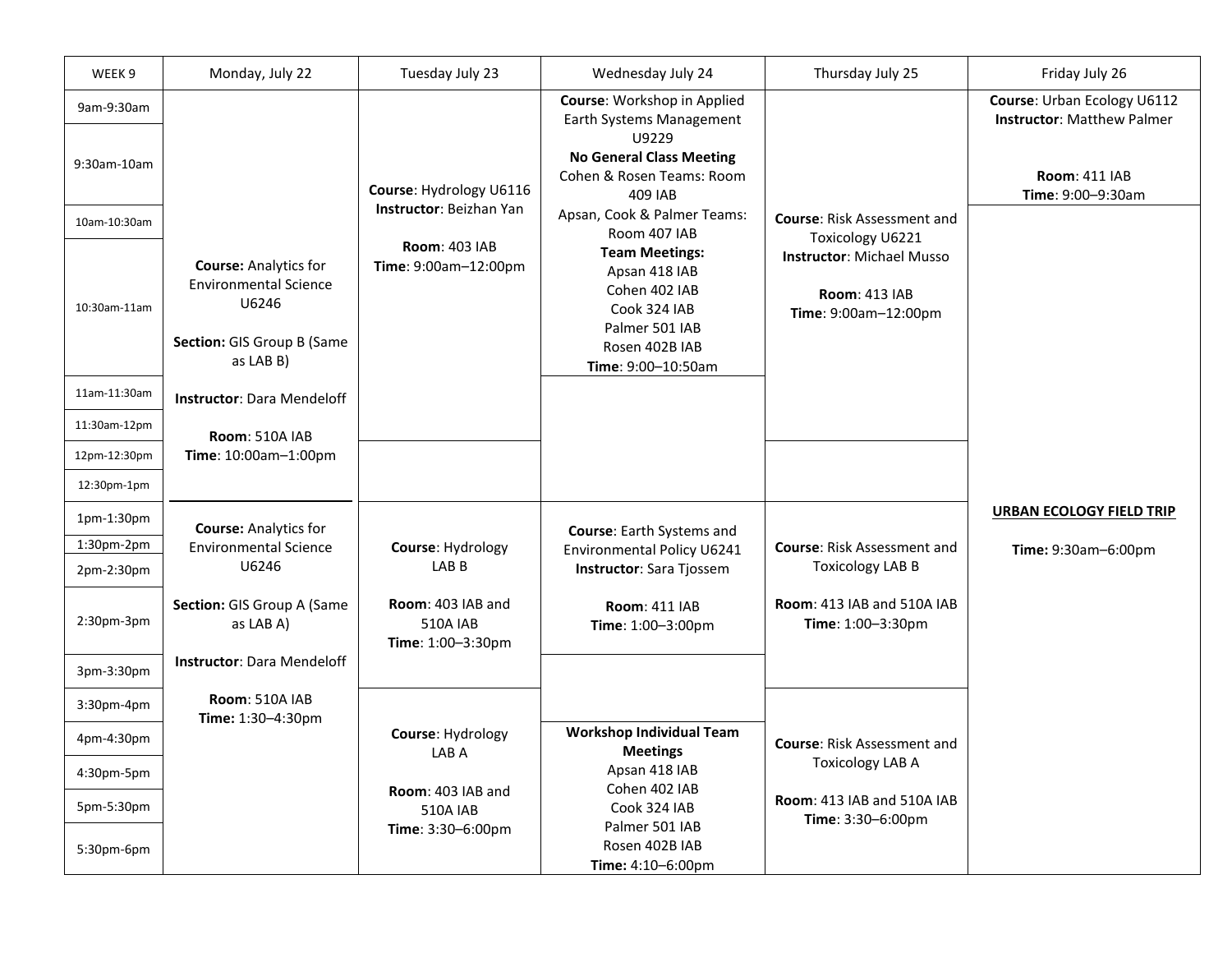| <b>WEEK 10</b>            | Monday July 29                                                                                           | Tuesday July 30                                    | Wednesday July 31                                                                                                                 | Thursday August 1                                                                | Friday August 2                                                                                               |
|---------------------------|----------------------------------------------------------------------------------------------------------|----------------------------------------------------|-----------------------------------------------------------------------------------------------------------------------------------|----------------------------------------------------------------------------------|---------------------------------------------------------------------------------------------------------------|
| 9am-9:30am<br>9:30am-10am |                                                                                                          |                                                    | Course: Workshop in Applied<br>Earth Systems Management<br>U9229<br><b>No General Class Meeting</b>                               |                                                                                  | Course: Urban Ecology U6112<br><b>Instructor: Matthew Palmer</b><br><b>Room: 411 IAB</b><br>Time: 9:00-9:30am |
| 10am-10:30am              | <b>Course: Analytics for</b><br><b>Environmental Science</b>                                             |                                                    | Cohen & Rosen Teams: Room<br>409 IAB                                                                                              | <b>Course: Risk Assessment and</b>                                               |                                                                                                               |
| 10:30am-11am              | U6246                                                                                                    | Course: Hydrology U6116<br>Instructor: Beizhan Yan | Apsan, Cook & Palmer Teams:<br>Room 407IAB                                                                                        | Toxicology U6221                                                                 |                                                                                                               |
| 11am-11:30am              | Section: GIS Group B<br>(Same as LAB B)<br><b>Instructor: Dara</b><br>Mendeloff<br><b>Room: 510A IAB</b> | <b>Room: 403 IAB</b><br>Time: 9:00am-12:00pm       | <b>Team Meetings:</b><br>Apsan 418 IAB<br>Cohen 402 IAB<br>Cook 324 IAB<br>Palmer 501 IAB<br>Rosen 402B IAB<br>Time: 9:00-10:50am | <b>Instructor: Michael Musso</b><br><b>Room: 413 IAB</b><br>Time: 9:00am-12:00pm |                                                                                                               |
| 11:30am-12pm              | Time: 10:00am-1:00pm                                                                                     | Course: Hydrology                                  |                                                                                                                                   |                                                                                  |                                                                                                               |
| 12pm-12:30pm              |                                                                                                          | LAB B                                              |                                                                                                                                   |                                                                                  |                                                                                                               |
| 12:30pm-1pm               |                                                                                                          | Room: 403 IAB and                                  |                                                                                                                                   |                                                                                  |                                                                                                               |
| 1pm-1:30pm                |                                                                                                          | <b>510A IAB</b><br>Time: 1:00-3:30pm               | Course: Earth Systems and                                                                                                         | <b>Course: Risk Assessment and</b>                                               | <b>URBAN ECOLOGY FIELD TRIP</b>                                                                               |
| 1:30pm-2pm                | <b>Course: Analytics for</b>                                                                             |                                                    | Environmental Policy U6241<br>Instructor: Sara Tjossem                                                                            | <b>Toxicology LAB B</b>                                                          | Time: 9:30am-6:00pm                                                                                           |
| 2pm-2:30pm                | <b>Environmental Science</b><br>U6246                                                                    |                                                    | <b>Room: 411 IAB</b><br>Time: 1:00-3:00pm                                                                                         | <b>Room: 413 IAB and 510A IAB</b>                                                |                                                                                                               |
| 2:30pm-3pm                |                                                                                                          |                                                    |                                                                                                                                   | Time: 1:00-3:30pm                                                                |                                                                                                               |
| 3pm-3:30pm                | Section: GIS Group A<br>(Same as LAB A)                                                                  |                                                    |                                                                                                                                   |                                                                                  |                                                                                                               |
| 3:30pm-4pm                | <b>Instructor: Dara</b>                                                                                  |                                                    |                                                                                                                                   |                                                                                  |                                                                                                               |
| 4pm-4:30pm                | Mendeloff                                                                                                | Course: Hydrology<br>LAB A                         | <b>Workshop Individual Team</b><br><b>Meetings</b>                                                                                | <b>Course: Risk Assessment and</b>                                               |                                                                                                               |
| 4:30pm-5pm                | Room: 510A IAB                                                                                           |                                                    | Apsan 418 IAB                                                                                                                     | <b>Toxicology LAB A</b>                                                          |                                                                                                               |
| 5pm-5:30pm                | Time: 1:30-4:30pm                                                                                        | Room: 403 IAB and<br><b>510A IAB</b>               | Cohen 402 IAB<br>Cook 324 IAB<br>Palmer 501IAB                                                                                    | <b>Room: 413 IAB and 510A IAB</b><br>Time: 3:30-6:00pm                           |                                                                                                               |
| 5:30pm-6pm                |                                                                                                          | Time: 3:30-6:00pm                                  | Rosen 402B IAB<br>Time: 4:10-6:00pm                                                                                               |                                                                                  |                                                                                                               |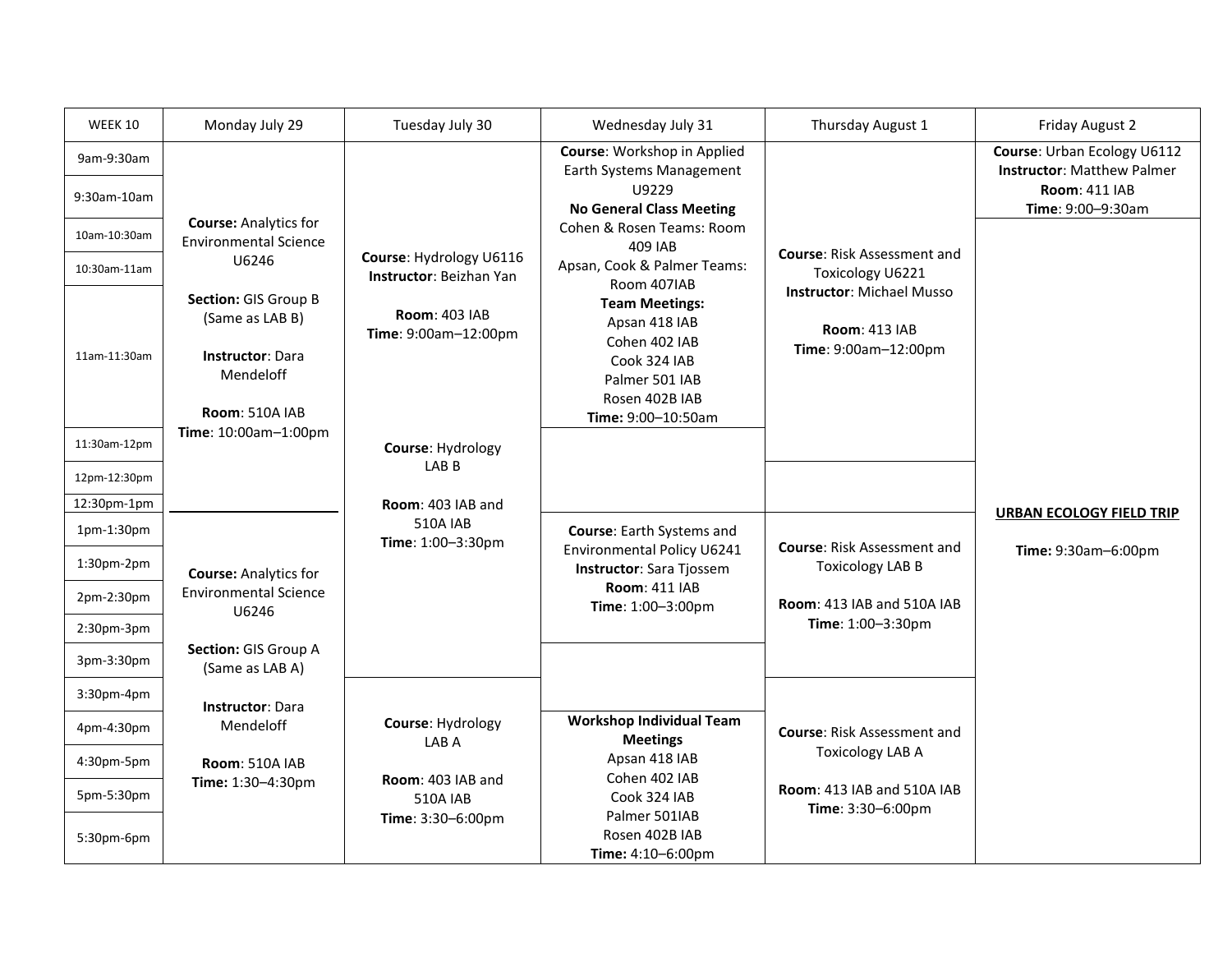| WEEK 11       | Monday August 5                                                     | Tuesday August 6                              | <b>Wednesday August 7</b>                                             | Thursday August 8                                             | Friday August 9                                                  |
|---------------|---------------------------------------------------------------------|-----------------------------------------------|-----------------------------------------------------------------------|---------------------------------------------------------------|------------------------------------------------------------------|
| 9am-9:30am    |                                                                     |                                               | Course: Workshop in Applied<br>Earth Systems Management               |                                                               |                                                                  |
| 9:30am-10am   |                                                                     |                                               | U9229                                                                 |                                                               |                                                                  |
| 10am-10:30am  | <b>Course: Analytics for</b>                                        | <b>HYDROLOGY OFF-SITE</b><br><b>FIELDTRIP</b> | <b>FINAL BRIEFINGS</b>                                                | <b>Course: Risk Assessment and</b><br>Toxicology U6221        | Course: Urban Ecology U6112<br><b>Instructor: Matthew Palmer</b> |
| 10:30am-11am  | <b>Environmental Science</b><br>U6246<br>Section: GIS Group B (Same | Bus: 118 <sup>th</sup> and Amsterdam          | Location: Kellogg Center, 1501<br><b>IAB</b><br>Time: 9:00-11:00am    | <b>Instructor: Michael Musso</b><br><b>Room: 413 IAB</b>      | <b>Room: 411 IAB</b><br>Time: 9:00am-12:00pm                     |
| 11am-11:30am  | as LAB B)                                                           | Time: 8:30am-6:00pm                           |                                                                       | Time: 9:00am-12:00pm                                          |                                                                  |
| 11:30am-12pm  | <b>Instructor: Dara Mendeloff</b>                                   |                                               |                                                                       |                                                               |                                                                  |
| 12pm-12:30pm  | Room: 510A IAB<br>Time: 10:00am-1:00pm                              |                                               |                                                                       |                                                               |                                                                  |
| 12:30pm-1pm   |                                                                     |                                               |                                                                       |                                                               |                                                                  |
| 1pm-1:30pm    |                                                                     |                                               | Course: Earth Systems and<br>Environmental Policy U6241               |                                                               |                                                                  |
| 1:30pm-2pm    |                                                                     |                                               | Instructor: Sara Tjossem                                              | <b>Course: Risk Assessment and</b><br><b>Toxicology LAB B</b> | <b>Course: Urban Ecology</b><br>LAB <sub>B</sub>                 |
| 2pm-2:30pm    | <b>Course: Analytics for</b><br><b>Environmental Science</b>        |                                               | <b>Room: 411 IAB</b><br>Time: 1:00-3:00pm                             | <b>Room: 413 IAB and 510A IAB</b>                             | <b>Room: 411 IAB and 510A IAB</b>                                |
| 2:30pm-3pm    | U6246                                                               |                                               |                                                                       | Time: 1:00-3:30pm                                             | Time: 1:00-3:30pm                                                |
| 3pm-3:30pm    | Section: GIS Group A (Same                                          |                                               |                                                                       |                                                               |                                                                  |
| $3:30$ pm-4pm | as LAB A)                                                           |                                               |                                                                       |                                                               |                                                                  |
| 4pm-4:30pm    | <b>Instructor: Dara Mendeloff</b>                                   |                                               |                                                                       |                                                               |                                                                  |
| 4:30pm-5pm    | <b>Room: 510A IAB</b><br>Time: 1:30-4:30pm                          |                                               | <b>Workshop Individual Team</b><br><b>Meetings</b>                    | <b>Course: Risk Assessment and</b>                            | <b>Course: Urban Ecology</b><br>LAB A                            |
| 5pm-5:30pm    |                                                                     |                                               | Apsan 418 IAB<br>Cohen 402 IAB                                        | <b>Toxicology LAB A</b>                                       |                                                                  |
| 5:30pm-6pm    |                                                                     |                                               | Cook 324 IAB<br>Palmer 501 IAB<br>Rosen 402B IAB<br>Time: 4:10-6:00pm | <b>Room: 413 IAB and 510A IAB</b><br>Time: 3:30-6:00pm        | Room: 411 IAB and 510A IAB<br>Time: 3:30-6:00pm                  |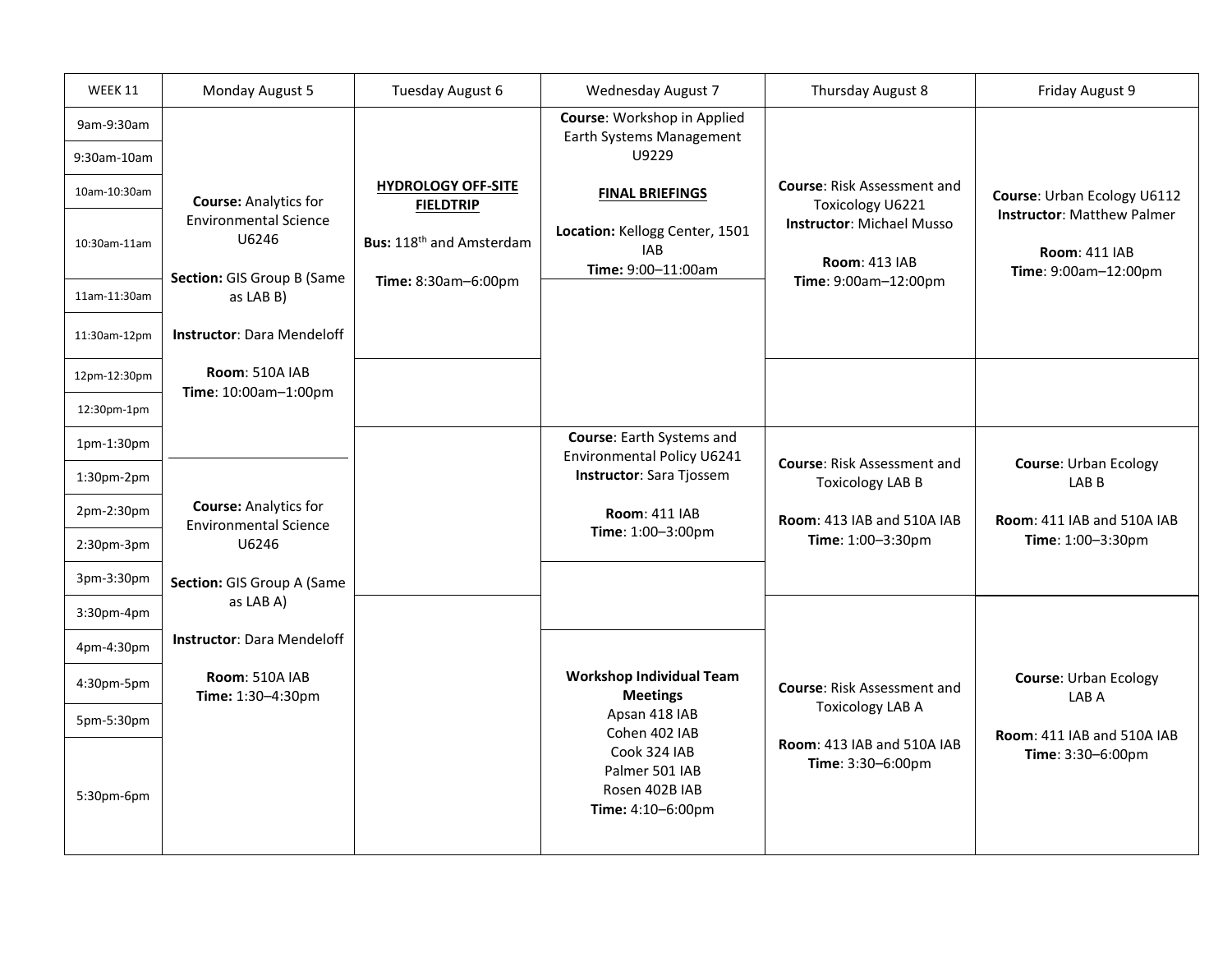| WEEK 12                     | Monday August 12                            | Tuesday August 13                                         | Wednesday August 14                        | Thursday August 15                                                  | Friday August 16                                       |
|-----------------------------|---------------------------------------------|-----------------------------------------------------------|--------------------------------------------|---------------------------------------------------------------------|--------------------------------------------------------|
| 9am-9:30am                  |                                             |                                                           | Course: Workshop in Applied                | Course: Hydrology U6116<br>Instructor: Beizhan Yan                  |                                                        |
| 9:30am-10am                 |                                             |                                                           | Earth Systems Management<br>U9229          |                                                                     |                                                        |
| 10am-10:30am                |                                             |                                                           | Time: 9:00-10:50am<br><b>Room: 407 IAB</b> | <b>FINAL PROJECT</b><br><b>PRESENTATIONS</b>                        | <b>Course: Risk Assessment and</b><br>Toxicology U6221 |
| 10:30am-11am                |                                             | Course: Hydrology U6116<br>Instructor: Beizhan Yan        | <b>Reflections on the Course</b>           | <b>Room: 413 IAB</b><br>Time: 9:00am-12:00pm                        | <b>Instructor: Michael Musso</b>                       |
| 11am-11:30am                |                                             | <b>Room: 403 IAB</b>                                      |                                            | <b>Lab Group B Final</b><br><b>Presentations:</b>                   | <b>FINAL GROUP</b><br><b>PRESENTATIONS</b>             |
|                             | <b>Course: Urban Ecology</b>                | Time: 9:00am-12:00pm                                      |                                            | Time: 9:00-10:30am                                                  | <b>Room: 411 IAB</b>                                   |
| 11:30am-12pm                | U6112<br><b>FINAL PRESENTATIONS</b>         |                                                           |                                            | Lab Group A Final<br><b>Presentations:</b><br>Time: 10:30am-12:00pm | Time: 9:00am-12:00pm                                   |
| 12pm-12:30pm                | <b>Room: 403 IAB</b><br>Time: 9:00am-5:00pm |                                                           |                                            |                                                                     |                                                        |
| 12:30pm-1pm                 |                                             |                                                           |                                            |                                                                     |                                                        |
| 1pm-1:30pm                  |                                             |                                                           | <b>Course: Analytics for</b>               |                                                                     |                                                        |
| $1:30$ pm- $2$ pm           |                                             | Course: Hydrology                                         | <b>Environmental Science</b>               |                                                                     |                                                        |
| 2pm-2:30pm                  |                                             |                                                           | LAB <sub>B</sub><br><b>FINAL</b>           |                                                                     |                                                        |
| $2:30$ pm- $3$ pm           |                                             | Room: 403 IAB and<br><b>510A IAB</b><br>Time: 1:00-3:30pm | <b>Room: 411 IAB</b><br>Time: 2:10-4:30pm  |                                                                     |                                                        |
| 3pm-3:30pm                  |                                             |                                                           |                                            |                                                                     |                                                        |
| 3:30pm-4pm                  |                                             | Course: Hydrology                                         |                                            |                                                                     |                                                        |
| 4pm-4:30pm                  |                                             | LAB A                                                     |                                            |                                                                     |                                                        |
| 4:30pm-5pm                  |                                             | Room: 403 IAB and<br><b>510A IAB</b>                      |                                            |                                                                     |                                                        |
| 5pm-5:30pm<br>$5:30$ pm-6pm |                                             | Time: 3:30-6:00pm                                         |                                            |                                                                     |                                                        |